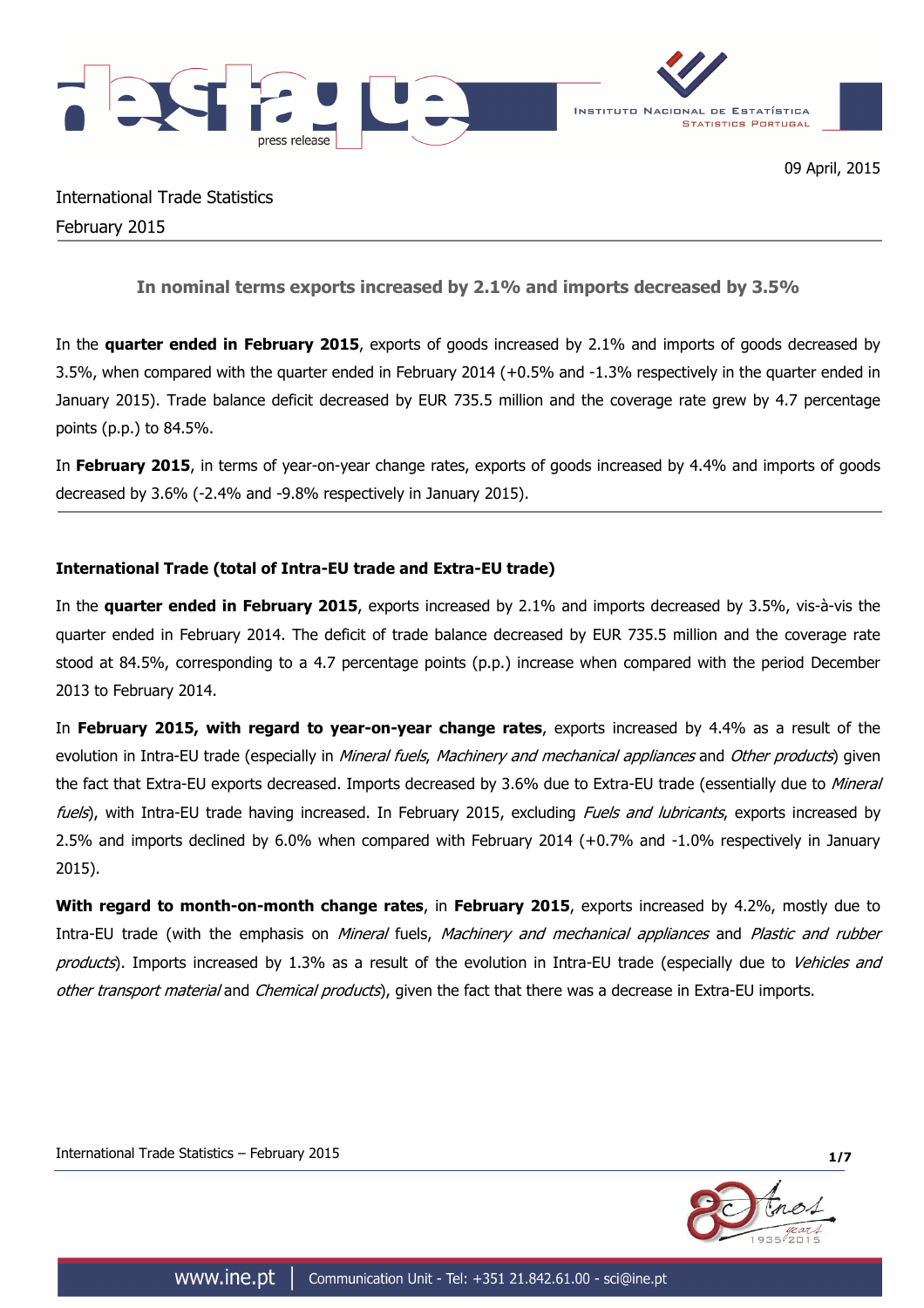

INSTITUTO NACIONAL DE ESTATÍSTICA **STATISTICS PORTUGAL** 

| PRELIMINARY GLOBAL DATA               |             |                                   |               |  |  |  |
|---------------------------------------|-------------|-----------------------------------|---------------|--|--|--|
| <b>GLOBAL DATA</b>                    | € Million   | <b>GROWTH</b><br><b>RATE</b>      |               |  |  |  |
|                                       |             | DEC 13 to FEB 14 DEC 14 to FEB 15 | $\frac{0}{0}$ |  |  |  |
| <b>INTERNATIONAL</b>                  |             |                                   |               |  |  |  |
| Exports (FOB)                         | 11 302.2    | 11 544.9                          | 2.1           |  |  |  |
| Imports (CIF)                         | 14 160.8    | 13 668.0                          | $-3.5$        |  |  |  |
| <b>Trade Balance</b>                  | $-2858.6$   | $-2$ 123.1                        |               |  |  |  |
| Coverage rate (%)                     | 79.8        | 84.5                              |               |  |  |  |
| <b>INTRA-EU</b>                       |             |                                   |               |  |  |  |
| Exports (FOB)                         | 8 0 7 6.2   | 8 377.7                           | 3.7           |  |  |  |
| Imports (CIF)                         | 10 662.4    | 10 547.6                          | $-1.1$        |  |  |  |
| <b>Trade Balance</b>                  | $-2586.3$   | $-2$ 169.9                        |               |  |  |  |
| Coverage rate (%)                     | 75.7        | 79.4                              |               |  |  |  |
| EURO ZONE                             |             |                                   |               |  |  |  |
| Exports (FOB)                         | 6817.0      | 7 044.4                           | 3.3           |  |  |  |
| Imports (CIF)                         | 9 7 28.1    | 9 555.7                           | $-1.8$        |  |  |  |
| <b>Trade Balance</b>                  | $-2911.1$   | $-2511.3$                         |               |  |  |  |
| Coverage rate (%)                     | 70.1        | 73.7                              |               |  |  |  |
| <b>EXTRA-EU</b>                       |             |                                   |               |  |  |  |
| Exports (FOB)                         | 3 2 2 6 . 1 | 3 167.3                           | $-1.8$        |  |  |  |
| Imports (CIF)                         | 3 4 9 8.4   | 3 1 2 0.5                         | $-10.8$       |  |  |  |
| <b>Trade Balance</b>                  | $-272.3$    | 46.8                              |               |  |  |  |
| Coverage rate (%)                     | 92.2        | 101.5                             |               |  |  |  |
| <b>EXCLUDING FUELS AND LUBRICANTS</b> |             |                                   |               |  |  |  |
| Exports (FOB)                         | 2 792.7     | 2 8 3 5 . 1                       | 1.5           |  |  |  |
| Imports (CIF)                         | 1801.2      | 1 726.7                           | $-4.1$        |  |  |  |
| <b>Trade Balance</b>                  | 991.5       | 1 108.5                           |               |  |  |  |
| Coverage rate (%)                     | 155.0       | 164.2                             |               |  |  |  |

## **Intra-EU trade**

In the **quarter ended in February 2015**, Intra-EU exports increased by 3.7% and Intra-EU imports declined by 1.1%, **vis-à-vis the quarter ended in February 2014**, with a corresponding coverage rate of 79.4% and a deficit of EUR 2 169.9 million.

In **February 2015**, Intra-EU exports increased by 6.8% **vis-à-vis February 2014**, mostly due to the evolution in Mineral fuels (with the emphasis on Medium oils and preparations, of petroleum or bituminous minerals, Xilol and Aromatic hydrocarbon mixtures), Machinery and mechanical appliances and Other products (especially Cigarettes, containing tobacco). Intra-EU imports increased by 0.5% essentially due to Vehicles and other transport equipment (namely Passenger motor cars).

**When compared to the previous month**, Intra-EU exports grew by 3.5% in **February 2015**, mostly as a result of the evolution in Mineral fuels (especially Medium oils and preparations, of petroleum or bituminous minerals), Machinery and mechanical appliances (with the emphasis on AC generators ("alternators"), of an output  $> 750$  kVA) and Plastic and rubber products (mostly New pneumatic tyres, of rubber). Intra-EU imports increased by 4.5% as a result of the evolution in Vehicles and other transport equipment (especially Passenger motor cars) and Chemical products (mostly Medicaments).

International Trade Statistics – February 2015 **2/7**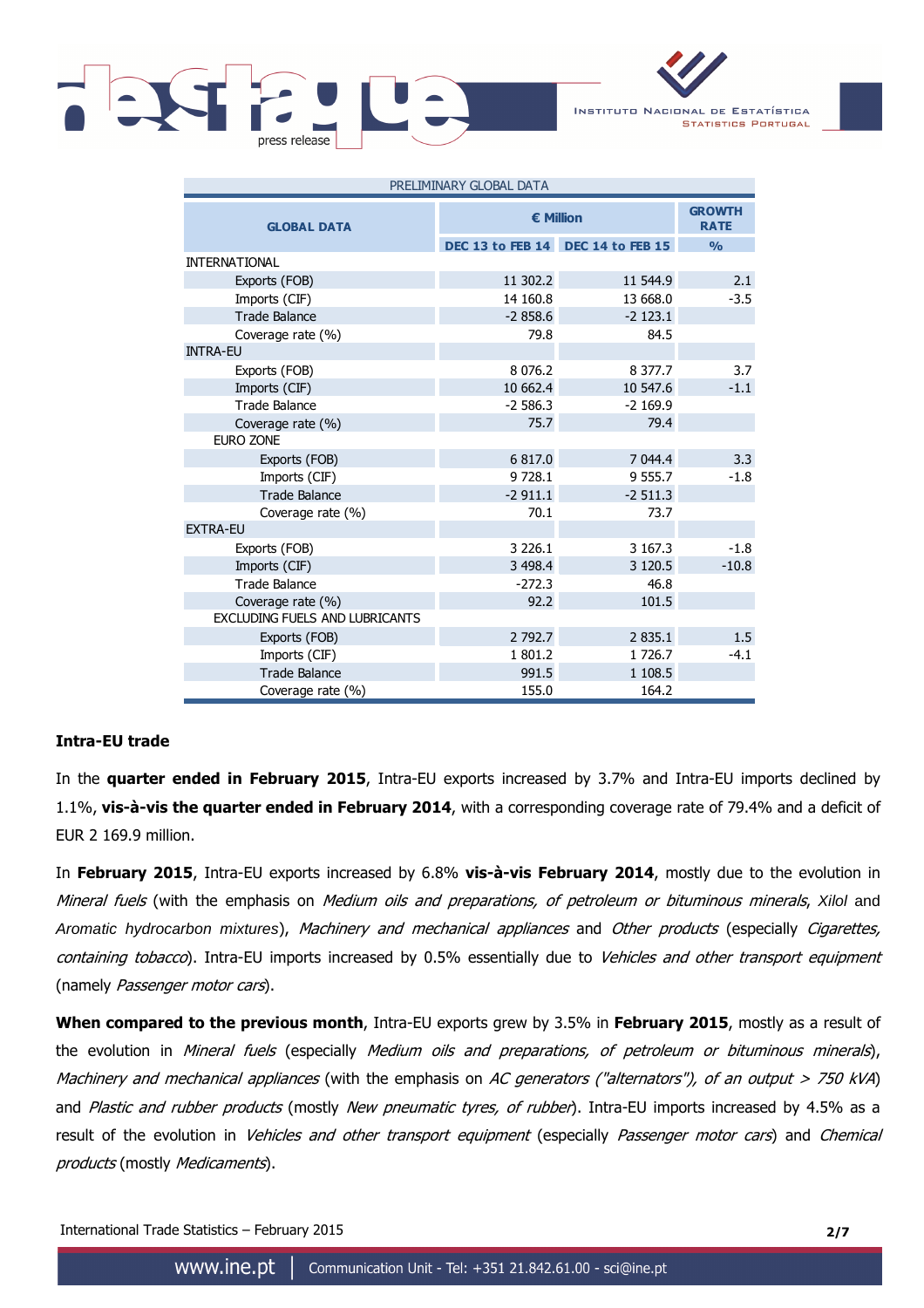



### **Extra-EU trade**

In the **quarter ended in February 2015**, **vis-à-vis the quarter ended in February 2014**, Extra-EU exports decreased by 1.8% and Extra-EU imports declined by 10.8%, which corresponded to a surplus of EUR 46.8 million and a coverage rate of 101.5%. Excluding Fuels and lubricants, Extra-EU exports grew by 1.5% and Extra-EU imports decreased by 4.1%. Extra-EU trade balance, excluding these types of products, accounted for a EUR 1 108.5 million surplus, corresponding to a coverage rate of 164.2%.

In **February 2015**, exports to Third Countries decreased by 1.7% **in comparison with February 2014**, mostly reflecting the reduction in Machinery and mechanical appliances (namely Liquid dielectric transformers), Base metals (mainly Structures and parts of structures of iron or steel) and Mineral products (mainly Copper ores and concentrates and Portland cement). Extra-EU imports decreased by 16.7% essentially due to the evolution in Mineral fuels (mostly Petroleum oils and those obtained from bituminous minerals, crude and Natural gas, liquefied). This outcome in Extra-EU imports of *Mineral fuels* is the result of the decline in volume of imports of this type of goods but is mostly related to the Crude-Brent price fluctuation, which in February 2015 recorded the lowest price since the year 2009.

In **February 2015**, Extra-EU exports increased by 6.2% **vis-à-vis January 2015** reflecting the evolution in most groups of products, especially in *Vehicles and other transport equipment* (namely *Motor vehicles for the transport of > =* 10 person and Passenger motor cars), Machinery and mechanical appliances (mainly Superheated water boilers), and Plastics and rubbers (mostly New pneumatic tyres, of rubber). Extra-EU imports decreased by 9.2%, mainly due to Mineral fuels (mostly Petroleum oils and those obtained from bituminous minerals, crude, Fuel oils and Natural gas, liquefied).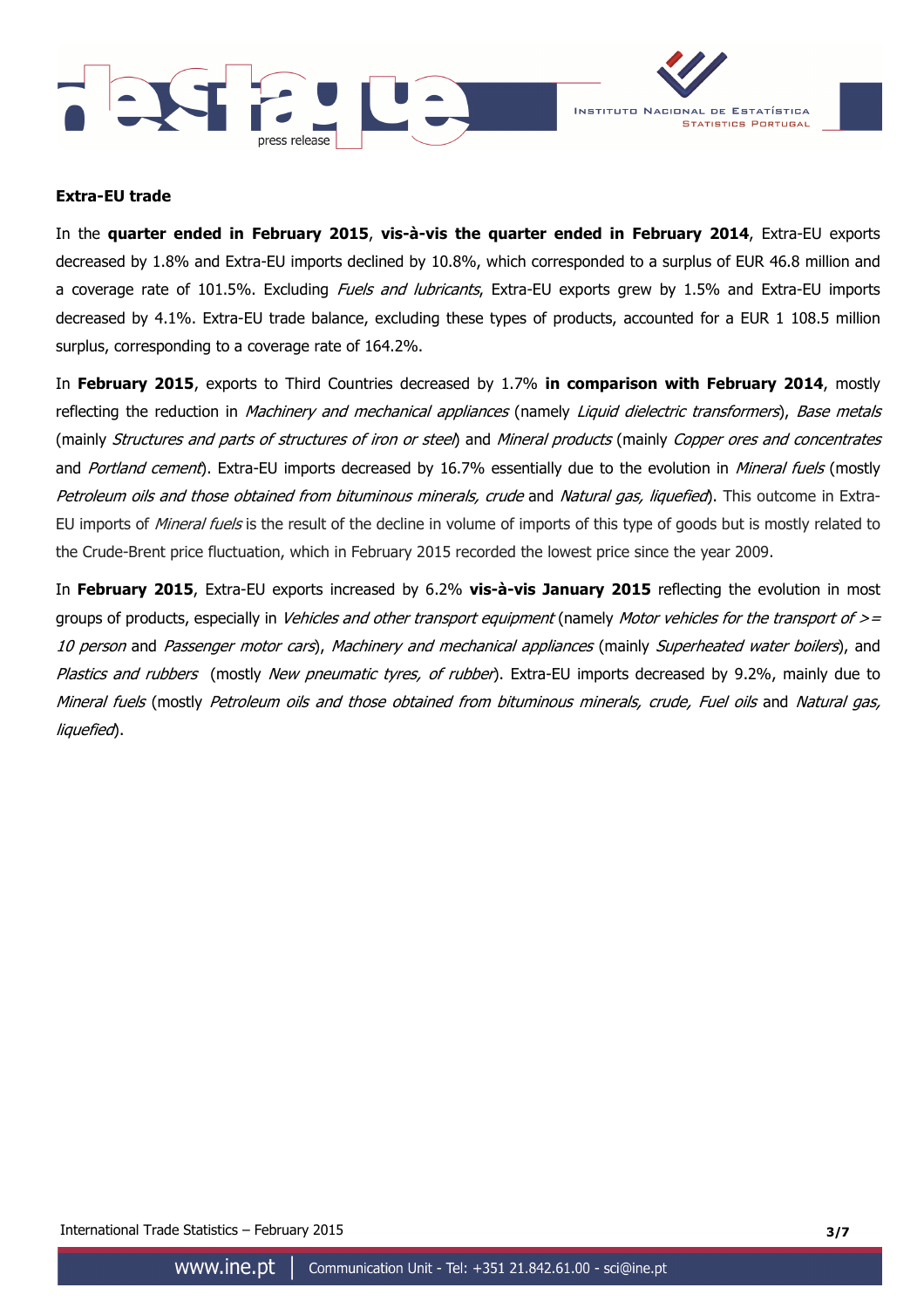

| PRELIMINARY MONTHLY DATA - EXPORTS |                                         |         |                    |                    |                                          |                 |                  |                           |         |         |                    |                           |
|------------------------------------|-----------------------------------------|---------|--------------------|--------------------|------------------------------------------|-----------------|------------------|---------------------------|---------|---------|--------------------|---------------------------|
|                                    | <b>INTERNATIONAL</b><br><b>INTRA-EU</b> |         |                    |                    |                                          | <b>EXTRA-EU</b> |                  |                           |         |         |                    |                           |
|                                    | <b>€ Million</b>                        |         | <b>GROWTH RATE</b> |                    | <b>GROWTH RATE</b><br>$\epsilon$ Million |                 |                  | $\epsilon$ Million        |         |         | <b>GROWTH RATE</b> |                           |
| <b>MONTH</b>                       |                                         |         |                    | O/2                |                                          |                 |                  | O/2                       |         |         | $\frac{0}{0}$      |                           |
|                                    | 2014                                    | 2015    | Year-on-<br>year   | Month-to-<br>month | 2014                                     | 2015            | Year-on-<br>year | <b>Month-to-</b><br>month | 2014    | 2015    | Year-on-<br>year   | <b>Month-to-</b><br>month |
| <b>TOTAL</b>                       | 48 180                                  | 7832    |                    |                    | 34 163                                   | 5816            |                  |                           | 14 017  | 2016    |                    |                           |
| <b>JANUARY</b>                     | 3 9 2 9                                 | 3836    | $-2.4$             | 3.3                | 2876                                     | 2858            | $-0.6$           | 11.6                      | 1 0 5 3 | 978     | $-7.2$             | $-15.1$                   |
| <b>FEBRUARY</b>                    | 3827                                    | 3 9 9 6 | 4.4                | 4.2                | 2 7 7 0                                  | 2 9 5 8         | 6.8              | 3.5                       | 1 0 5 7 | 1 0 3 8 | $-1.7$             | 6.2                       |
| <b>MARCH</b>                       | 3 9 5 2                                 |         |                    |                    | 2846                                     |                 |                  |                           | 1 1 0 5 |         |                    |                           |
| <b>APRIL</b>                       | 3887                                    |         |                    |                    | 2 803                                    |                 |                  |                           | 1 0 8 4 |         |                    |                           |
| MAY                                | 4 0 9 0                                 |         |                    |                    | 2 9 2 0                                  |                 |                  |                           | 1 1 7 0 |         |                    |                           |
| <b>JUNE</b>                        | 4 1 9 6                                 |         |                    |                    | 3 0 0 4                                  |                 |                  |                           | 1 1 9 3 |         |                    |                           |
| <b>JULY</b>                        | 4 4 7 6                                 |         |                    |                    | 3 1 9 5                                  |                 |                  |                           | 1 2 8 1 |         |                    |                           |
| <b>AUGUST</b>                      | 3 2 5 0                                 |         |                    |                    | 2 1 9 1                                  |                 |                  |                           | 1 0 5 8 |         |                    |                           |
| <b>SEPTEMBER</b>                   | 4 0 8 1                                 |         |                    |                    | 2 9 0 2                                  |                 |                  |                           | 1 1 7 9 |         |                    |                           |
| <b>OCTOBER</b>                     | 4 6 3 6                                 |         |                    |                    | 3 1 2 5                                  |                 |                  |                           | 1511    |         |                    |                           |
| <b>NOVEMBER</b>                    | 4 1 4 3                                 |         |                    |                    | 2 9 6 9                                  |                 |                  |                           | 1 1 7 4 |         |                    |                           |
| <b>DECEMBER</b>                    | 3713                                    |         |                    |                    | 2 5 6 2                                  |                 |                  |                           | 1 1 5 2 |         |                    |                           |



International Trade Statistics – February 2015 **4/7**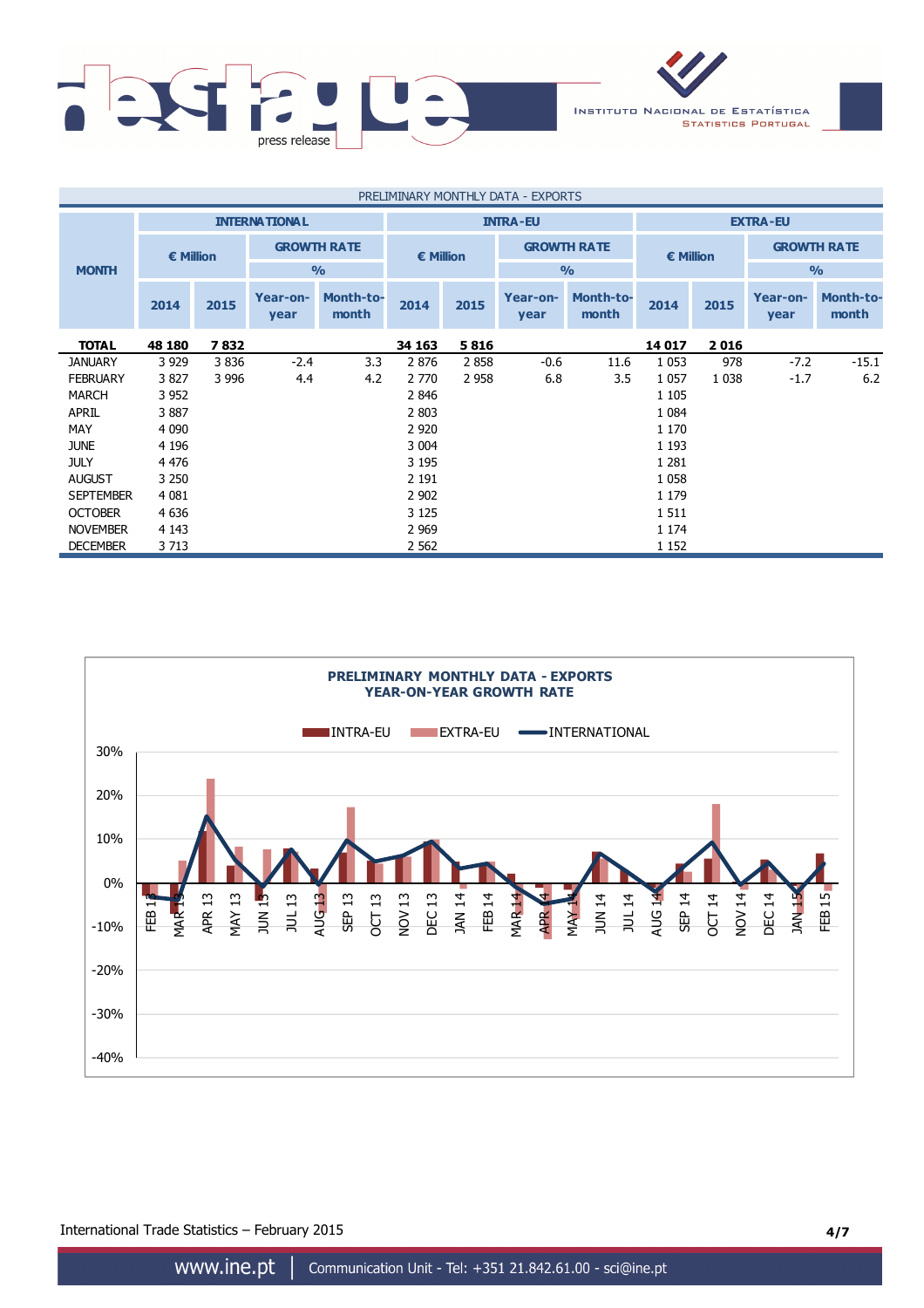

| PRELIMINARY MONTHLY DATA - IMPORTS |                                        |         |                      |                    |                 |                    |                  |                           |                 |                    |                  |                           |  |
|------------------------------------|----------------------------------------|---------|----------------------|--------------------|-----------------|--------------------|------------------|---------------------------|-----------------|--------------------|------------------|---------------------------|--|
|                                    |                                        |         | <b>INTERNATIONAL</b> |                    | <b>INTRA-EU</b> |                    |                  |                           | <b>EXTRA-EU</b> |                    |                  |                           |  |
|                                    | <b>GROWTH RATE</b><br><b>€ Million</b> |         |                      | $\epsilon$ Million |                 | <b>GROWTH RATE</b> |                  | $\epsilon$ Million        |                 | <b>GROWTH RATE</b> |                  |                           |  |
| <b>MONTH</b>                       |                                        |         |                      | $\frac{0}{0}$      |                 |                    |                  | $\frac{0}{0}$             |                 |                    | $\frac{0}{0}$    |                           |  |
|                                    | 2014                                   | 2015    | Year-on-<br>year     | Month-to-<br>month | 2014            | 2015               | Year-on-<br>year | <b>Month-to-</b><br>month | 2014            | 2015               | Year-on-<br>year | <b>Month-to-</b><br>month |  |
| <b>TOTAL</b>                       | 58 851                                 | 8931    |                      |                    | 43 976          | 6968               |                  |                           | 14875           | 1963               |                  |                           |  |
| <b>JANUARY</b>                     | 4 9 2 0                                | 4 4 3 7 | $-9.8$               | $-6.3$             | 3 4 8 2         | 3 4 0 8            | $-2.1$           | $-4.8$                    | 1 4 3 7         | 1 0 2 9            | $-28.4$          | $-11.1$                   |  |
| <b>FEBRUARY</b>                    | 4 6 63                                 | 4 4 9 4 | $-3.6$               | 1.3                | 3 541           | 3 5 6 0            | 0.5              | 4.5                       | 1 1 2 1         | 934                | $-16.7$          | $-9.2$                    |  |
| <b>MARCH</b>                       | 4755                                   |         |                      |                    | 3 7 7 4         |                    |                  |                           | 981             |                    |                  |                           |  |
| <b>APRIL</b>                       | 4 5 24                                 |         |                      |                    | 3 5 5 7         |                    |                  |                           | 968             |                    |                  |                           |  |
| MAY                                | 5 0 0 4                                |         |                      |                    | 3673            |                    |                  |                           | 1 3 3 1         |                    |                  |                           |  |
| <b>JUNE</b>                        | 5 0 3 9                                |         |                      |                    | 3 5 8 0         |                    | 1 4 5 9          |                           |                 |                    |                  |                           |  |
| <b>JULY</b>                        | 5 4 1 2                                |         |                      |                    | 3 9 1 1         |                    |                  |                           | 1 501           |                    |                  |                           |  |
| <b>AUGUST</b>                      | 4 1 3 6                                |         |                      |                    | 2 9 6 1         | 1 1 7 4            |                  |                           |                 |                    |                  |                           |  |
| <b>SEPTEMBER</b>                   | 5 2 1 3                                |         |                      |                    | 3 9 3 2         |                    |                  |                           | 1 2 8 1         |                    |                  |                           |  |
| <b>OCTOBER</b>                     | 5 5 0 9                                |         |                      |                    | 4 1 9 0         |                    |                  |                           | 1 3 1 9         |                    |                  |                           |  |
| <b>NOVEMBER</b>                    | 4 9 4 0                                |         |                      |                    | 3796            |                    |                  |                           | 1 1 4 5         |                    |                  |                           |  |
| <b>DECEMBER</b>                    | 4737                                   |         |                      |                    | 3 5 8 0         |                    |                  |                           | 1 1 5 8         |                    |                  |                           |  |

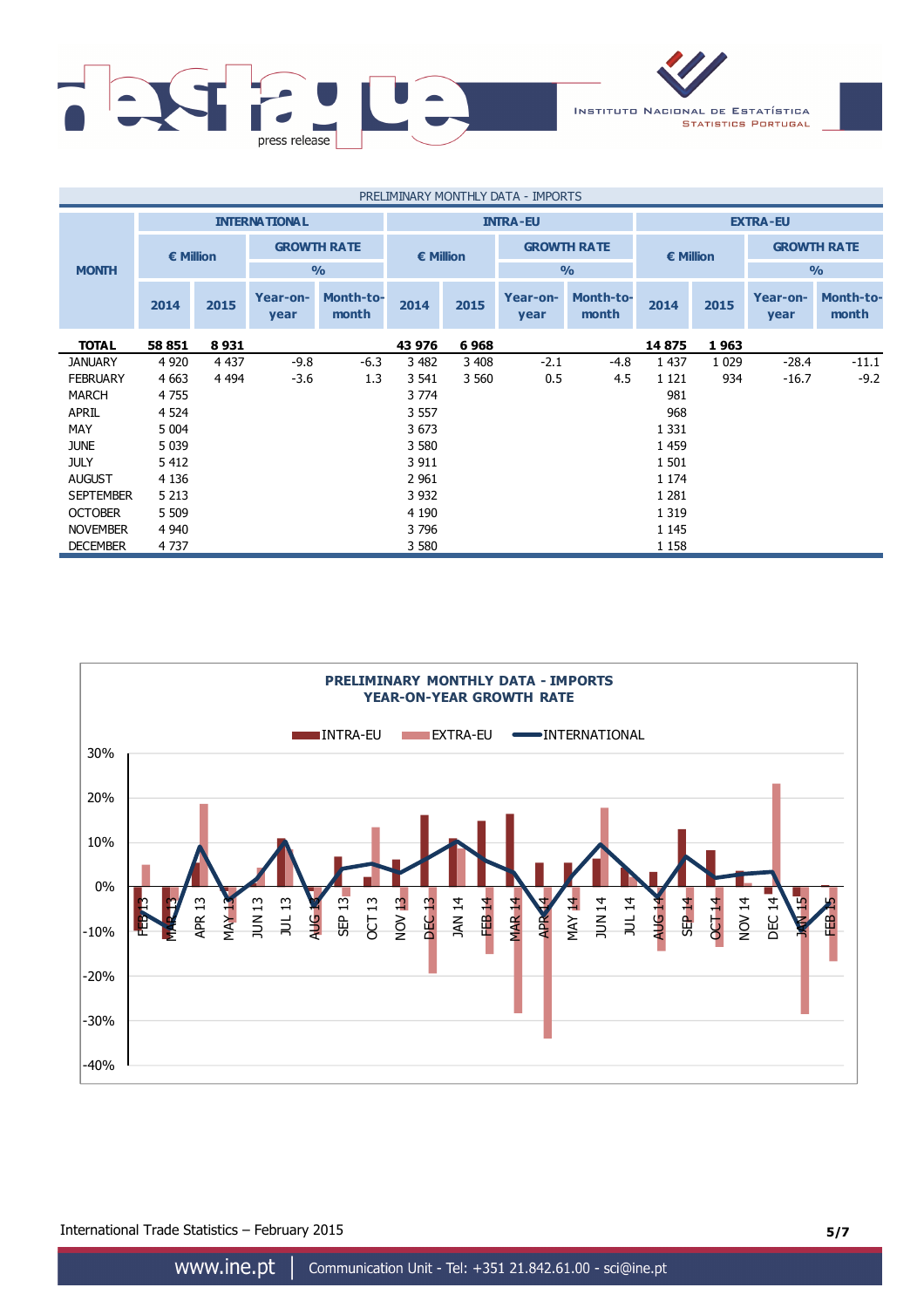



### **Broad Economic Categories**

In the **quarter ended in February 2015, in comparison with the quarter ended in February 2014**, as far as **exports** are concerned, the emphasis went to the increases in *Capital goods* (+6.8%) and in *Transport equipment and* accessories (+6.0%), while Fuels and lubricants recorded the highest reduction (-7.3%).

In the same period, with regard to **imports**, the emphasis went to the 25.6% reduction in Fuels and lubricants, mostly in Primary products. Imports of Transport equipment and accessories recorded the highest increase (+11.3%).

| PRELIMINARY GLOBAL DATA                               |                                      |                |                              |                |                                      |                              |  |  |
|-------------------------------------------------------|--------------------------------------|----------------|------------------------------|----------------|--------------------------------------|------------------------------|--|--|
|                                                       | <b>INTERNATIONAL</b>                 |                |                              |                |                                      |                              |  |  |
|                                                       |                                      | <b>EXPORTS</b> |                              | <b>IMPORTS</b> |                                      |                              |  |  |
| <b>BROAD ECONOMIC CATEGORIES</b>                      | € Million                            |                | <b>GROWTH</b><br><b>RATE</b> | € Million      |                                      | <b>GROWTH</b><br><b>RATE</b> |  |  |
|                                                       | DEC 13 to DEC 14 to<br><b>FEB 14</b> | <b>FEB 15</b>  | $\frac{0}{0}$                | <b>FEB 14</b>  | DEC 13 to DEC 14 to<br><b>FEB 15</b> | $\frac{0}{0}$                |  |  |
|                                                       |                                      |                |                              |                |                                      |                              |  |  |
| <b>FOOD AND BEVERAGES</b>                             | 1 1 5 7                              | 1 204          | 4.0                          | 1768           | 1796                                 | 1.6                          |  |  |
| PRIMARY                                               | 324                                  | 351            | 8.2                          | 726            | 732                                  | 0.8                          |  |  |
| <b>PROCESSED</b>                                      | 833                                  | 853            | 2.4                          | 1 0 4 2        | 1 0 6 4                              | 2.1                          |  |  |
| INDUSTRIAL SUPPLIES NOT ELSEWHERE SPECIFIED           | 3825                                 | 3 8 0 5        | $-0.5$                       | 4 0 4 2        | 3 9 1 9                              | $-3.0$                       |  |  |
| PRIMARY                                               | 345                                  | 333            | $-3.3$                       | 455            | 418                                  | $-8.2$                       |  |  |
| <b>PROCESSED</b>                                      | 3 4 8 0                              | 3 4 7 2        | $-0.2$                       | 3 5 8 7        | 3 5 0 1                              | $-2.4$                       |  |  |
| <b>FUELS AND LUBRICANTS</b>                           | 947                                  | 878            | $-7.3$                       | 2 5 5 3        | 1899                                 | $-25.6$                      |  |  |
| PRIMARY                                               | 1                                    | 15             | 1565.8                       | 1848           | 1 4 0 8                              | $-23.8$                      |  |  |
| <b>PROCESSED</b>                                      | 946                                  | 863            | $-8.8$                       | 705            | 490                                  | $-30.5$                      |  |  |
| CAPITAL GOODS, AND PARTS AND ACCESSORIES THEREOF (1)  | 1 4 3 1                              | 1 5 2 9        | 6.8                          | 2 1 0 9        | 2 0 7 9                              | $-1.4$                       |  |  |
| CAPITAL GOODS (EXCEPT TRANSPORT EQUIPMENT)            | 895                                  | 933            | 4.2                          | 1 3 3 1        | 1 3 1 0                              | $-1.6$                       |  |  |
| PARTS AND ACCESSORIES                                 | 536                                  | 596            | 11.2                         | 778            | 769                                  | $-1.1$                       |  |  |
| TRANSPORT EQUIPMENT AND PARTS AND ACCESSORIES THEREOF | 1 622                                | 1 7 2 0        | 6.0                          | 1 6 28         | 1813                                 | 11.3                         |  |  |
| PASSENGER MOTOR CARS                                  | 421                                  | 454            | 8.0                          | 540            | 717                                  | 32.8                         |  |  |
| <b>OTHER</b>                                          | 249                                  | 249            | 0.0                          | 229            | 165                                  | $-28.0$                      |  |  |
| PARTS AND ACCESSORIES                                 | 952                                  | 1 0 1 6        | 6.7                          | 859            | 931                                  | 8.3                          |  |  |
| CONSUMER GOODS NOT ELSEWHERE SPECIFIED                | 2 3 1 4                              | 2 400          | 3.7                          | 2 0 5 7        | 2 1 6 0                              | 5.0                          |  |  |
| <b>DURABLE</b>                                        | 290                                  | 291            | 0.3                          | 302            | 320                                  | 5.9                          |  |  |
| <b>SEMI-DURABLE</b>                                   | 1 3 2 2                              | 1 3 2 4        | 0.1                          | 824            | 882                                  | 7.0                          |  |  |
| <b>NON-DURABLE</b>                                    | 701                                  | 785            | 12.0                         | 931            | 958                                  | 2.9                          |  |  |
| <b>GOODS NOT ELSEWHERE SPECIFIED</b>                  | $\overline{7}$                       | 8              | 22.2                         | $\overline{4}$ | 3                                    | $-35.4$                      |  |  |
| (1) - EXCEPT TRANSPORT EQUIPMENT                      |                                      |                |                              |                |                                      |                              |  |  |